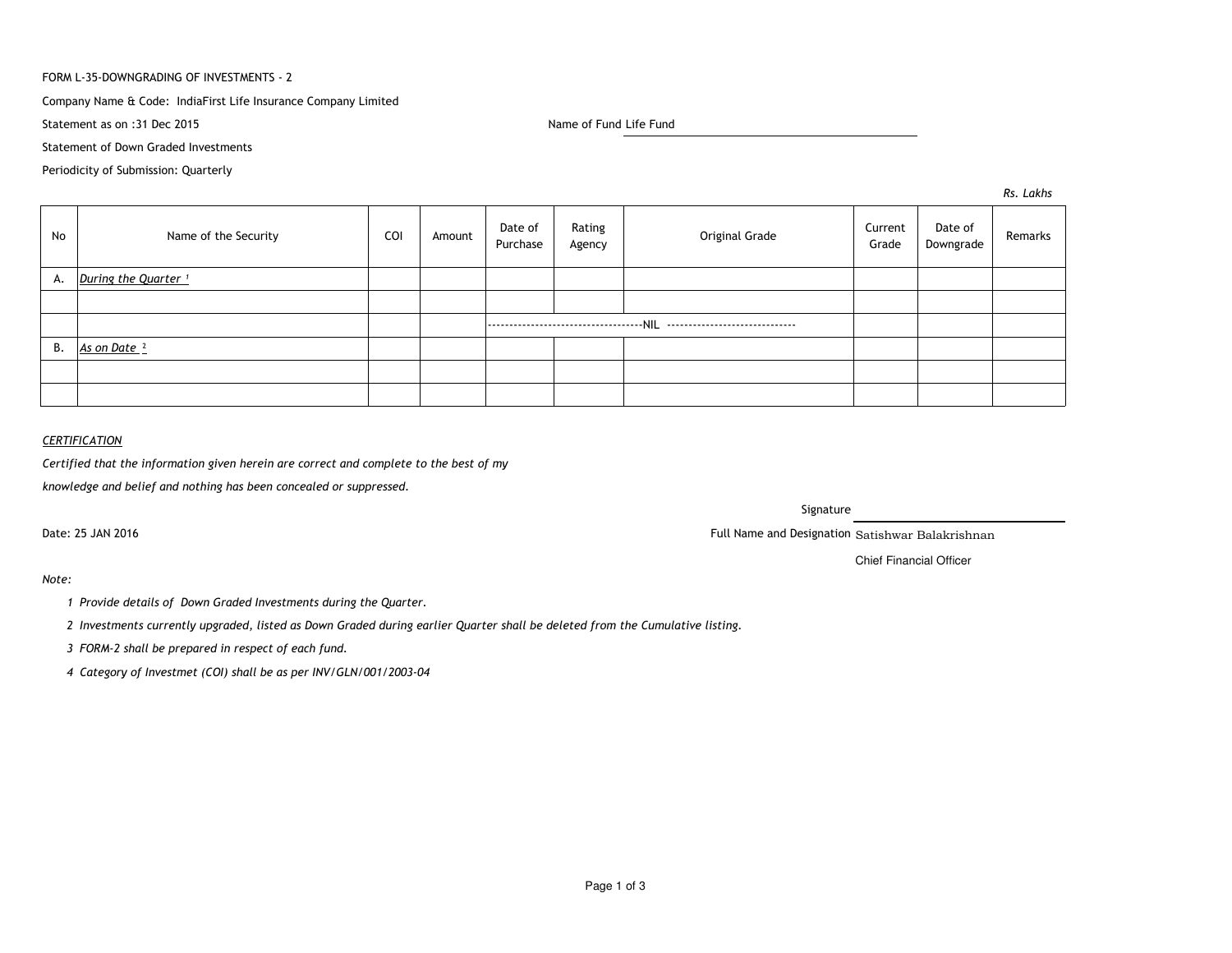### FORM L-35-DOWNGRADING OF INVESTMENTS - 2

### Company Name & Code: IndiaFirst Life Insurance Company Limited

Statement as on :31 Dec 2015

Name of Fund Unit Linked Fund

Statement of Down Graded Investments

Periodicity of Submission: Quarterly

*Rs. Lakhs*

| No | Name of the Security                            | COI         | Amount   | Date of<br>Purchase        | Rating<br>Agency | Original Grade | Current<br>Grade | Date of<br>Downgrade | Remarks   |
|----|-------------------------------------------------|-------------|----------|----------------------------|------------------|----------------|------------------|----------------------|-----------|
| А. | During the Quarter <sup>1</sup>                 |             |          |                            |                  |                |                  |                      |           |
|    |                                                 |             |          |                            |                  |                |                  |                      |           |
|    |                                                 |             |          |                            |                  |                |                  |                      |           |
|    |                                                 |             |          |                            |                  |                |                  |                      |           |
| В. | As on Date <sup>2</sup>                         |             |          |                            |                  |                |                  |                      |           |
|    | 19.55% HINDALCO INDUSTRIES LTD (MD: 25.04.2022) | <b>OLDB</b> |          | 1,487.24 25/04/2012 CRISIL |                  | AA             | AA-              | 03/08/2015 NA        |           |
|    | 29.55% HINDALCO INDUSTRIES LTD (MD: 27.06.2022) | OLDB        | 1,260.43 | 4-Oct-12 CRISIL            |                  | <b>AA</b>      | AA-              | 03/08/2015 NA        |           |
|    | 39.60 HINDALCO INDUSTRIES LTD MD: 02.08.2022    | <b>OLDB</b> | 505.43   | 16-Jul-13 CRISIL           |                  | <b>AA</b>      | AA-              | 03/08/2015           | <b>NA</b> |
|    |                                                 |             |          |                            |                  |                |                  |                      |           |

## *CERTIFICATION*

*Certified that the information given herein are correct and complete to the best of my*

*knowledge and belief and nothing has been concealed or suppressed.*

Date: 25 JAN 2016

Signature

Full Name and Designation Satishwar Balakrishnan

Chief Financial Officer

## *Note:*

*<sup>1</sup> Provide details of Down Graded Investments during the Quarter.* 

*<sup>2</sup> Investments currently upgraded, listed as Down Graded during earlier Quarter shall be deleted from the Cumulative listing.*

*<sup>3</sup> FORM-2 shall be prepared in respect of each fund.*

*<sup>4</sup> Category of Investmet (COI) shall be as per INV/GLN/001/2003-04*